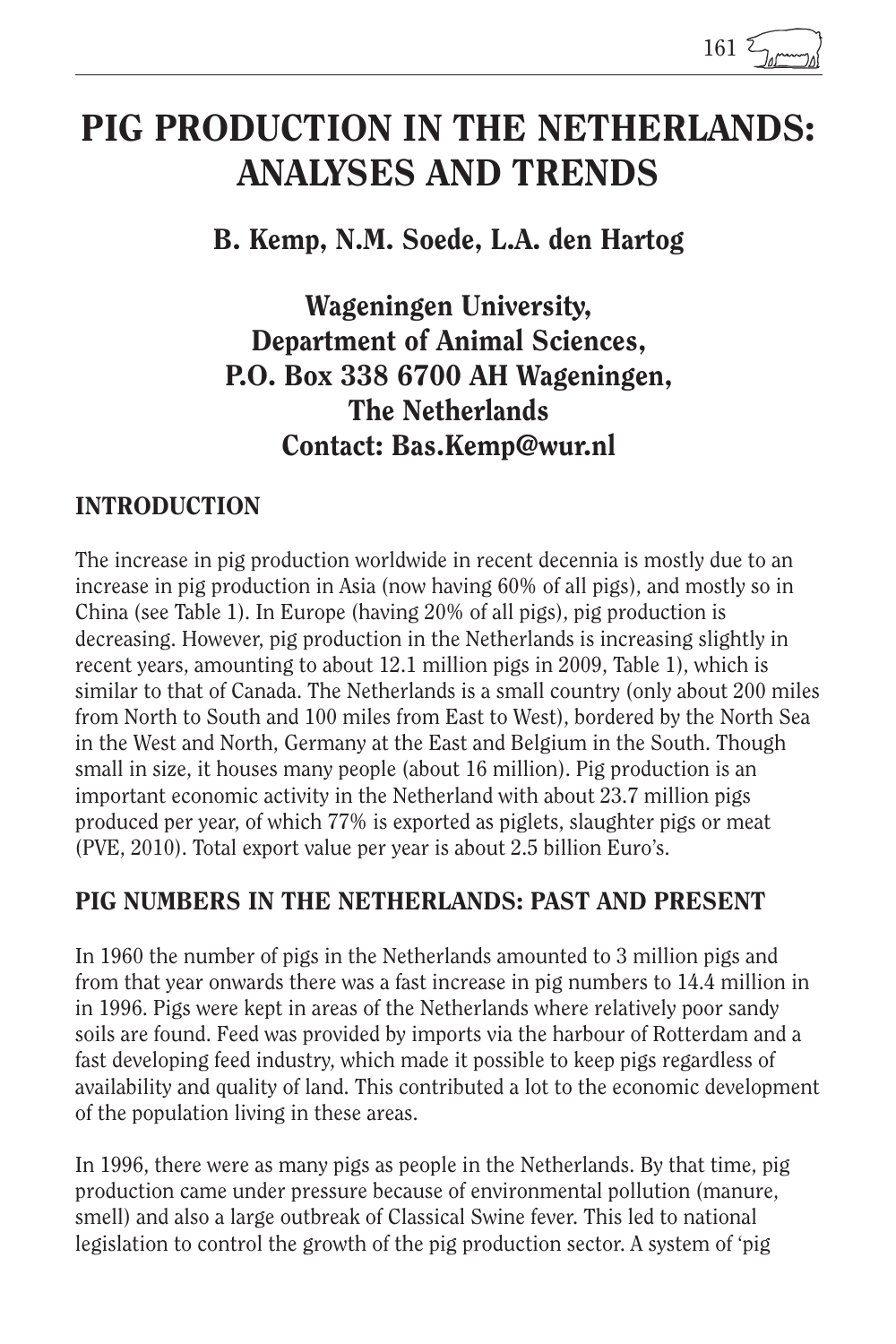| countries               | 1980 | 1990 | 2000 | 2003 | 2006 | 2009 | 2006-2009 |
|-------------------------|------|------|------|------|------|------|-----------|
| World                   | 798  | 856  | 899  | 899  | 927  | 941  | 101.5%    |
| Asia                    | 382  | 437  | 529  | 526  | 548  | 560  | 102.2%    |
| China                   | 326  | 361  | 439  | 425  | 440  | 452  | 102.7%    |
| <b>Europe</b>           | 249  | 262  | 200  | 198  | 193  | 188  | 97.4%     |
| Germany                 | 34.5 | 34.2 | 25.7 | 26.3 | 26.5 | 26.9 | 101.5%    |
| Spain                   | 10.7 | 16.9 | 22.4 | 24.1 | 26.2 | 26.3 | 100.4%    |
| Poland                  | 21.3 | 19.5 | 17.1 | 18.6 | 18.9 | 14.3 | 75.7%     |
| France                  | 11.4 | 12.3 | 14.9 | 15.1 | 14.8 | 14.8 | 100.0%    |
| Denmark                 | 9.9  | 9.3  | 11.9 | 12.9 | 13.4 | 12.4 | 92.5%     |
| <b>Netherlands</b>      | 10.1 | 13.9 | 13.1 | 11.2 | 11.4 | 12.1 | 106.1%    |
| United Kingdom          | 7.8  | 7.5  | 6.5  | 5.0  | 4.9  | 4.6  | 93.9%     |
| <b>Northern America</b> | 77.4 | 64.2 | 72.2 | 74.3 | 76.6 | 79.6 | 103.9%    |
| <b>USA</b>              | 67.3 | 53.8 | 59.3 | 59.5 | 61.5 | 67.1 | 109.1%    |
| Canada                  | 10.1 | 10.4 | 12.9 | 14.7 | 15.1 | 12.4 | 82.1%     |
| <b>Central America</b>  | 19.4 | 18.2 | 19.3 | 19.2 | 20.0 | 20.9 | 104.5%    |
| <b>South America</b>    | 52.0 | 51.3 | 47.9 | 49.3 | 54.3 | 56.1 | 103.3%    |
| Brazil                  | 34.2 | 33.6 | 31.6 | 33.3 | 35.2 | 37.0 | 105.1%    |
| Africa                  | 10.2 | 16.5 | 21.2 | 22.6 | 25.5 | 27.6 | 108.2%    |
| Australia and           |      |      |      |      |      |      |           |
| <b>New Zealand</b>      | 3.0  | 3.0  | 2.9  | 3.0  | 3.1  | 2.6  | 83.9%     |

Table 1 Pig numbers worldwide in the last 30 years (\* million)

162

[http://faostat.fao.org/site/573/DesktopDefault.aspx?PageID=573#ancor]

rights' was introduced by which the total number of pigs in the Netherlands was more or less fixed at about 12 million.

'Pig rights' could be transferred from farm to farm allowing farm expansion but further growth of number of pigs in the Netherlands was put on hold.

Related with economic pressure, farm size is increasing, at the expense of the number of farms. In 1995, there were 9,623 sow farms having on average 156 sows. In 2009, the number of sow farms had decreased to 3,073 and the average number of sows per farm had increased to 366. About 621 of these farms had more than 500 sows. The number of farms with grower-finishing pigs decreased from 19,627 in 1995 to 6,508 in 2009 and the number of grower-finishing pigs per farm increased from 363 to 902. About 700 farms with grower-finishing pigs had more than 2000 pigs. The majority of farms in the Netherlands is specialised in the sense that they either produce piglets (up to  $\sim$  25 kg) or have grower-finishing pigs. About 30% of the pigs are produced by integrated farrow-to-finish farms that both produce piglets and bring them to slaughter weight and the average size of these farms is 307 sow places combined with 1800 grower-finishing pig places.

Since 2007 sow farms can only deliver their piglets to a limited number of growerfinisher farms. Such a limit to the number of contact farms should minimize the risk of disease transmission.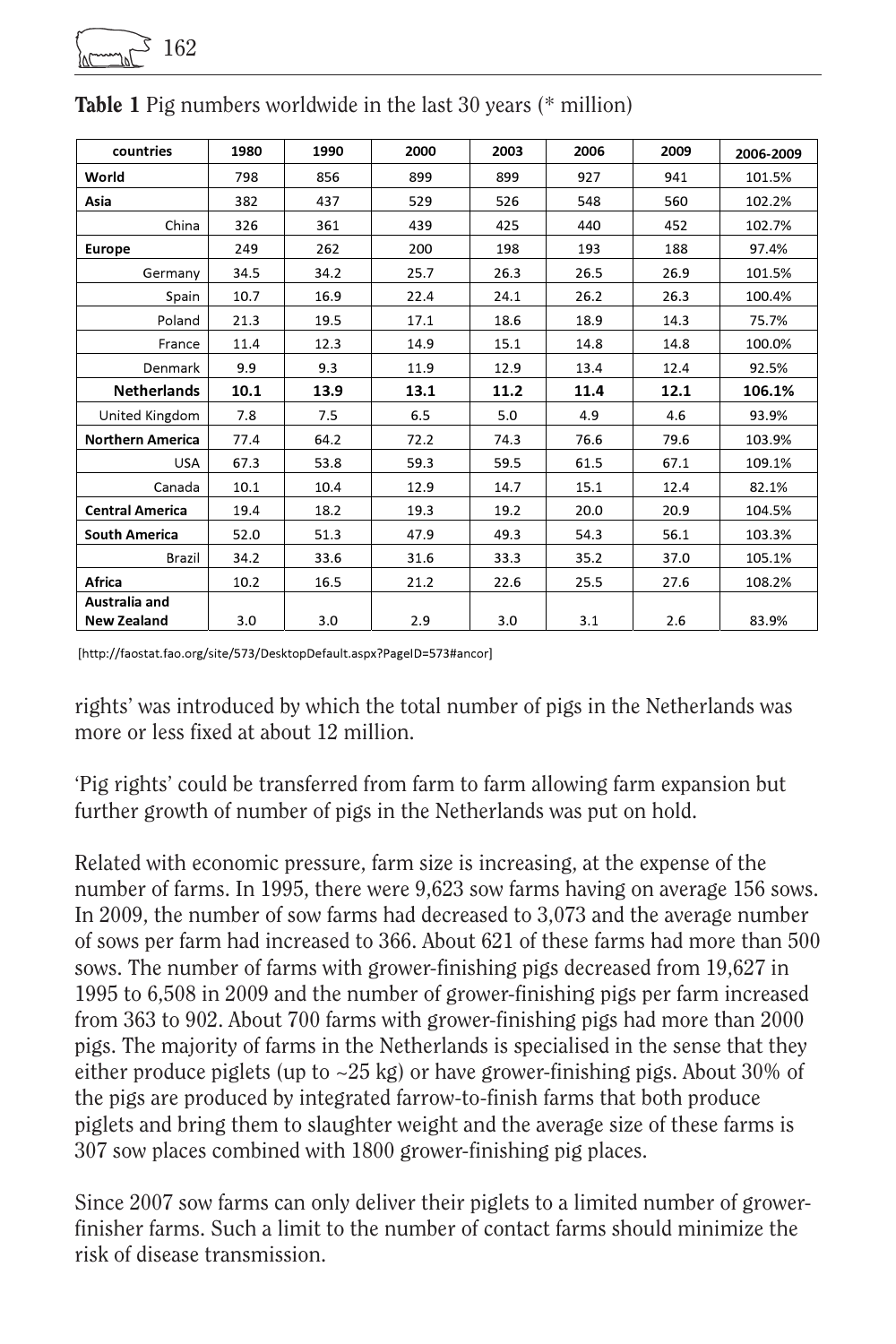```
163
```
#### NETHERLANDS AS PIG EXPORTING COUNTRY

In 2009, the pig production sector produced about 23.7 million piglets. Of these produced piglets, only 17.6 million are kept to market weight in the Netherland and of these market weight pigs, only 12.8 million are slaughtered in the Netherlands and 4.8 million are exported (PVE, 2010). Exported slaughter pigs mostly go to Germany (76%), Hungary (10%) and Poland (7%). The remainder of the produced piglets (6.1 million) is exported as 25 kg pigs, mainly to Germany (50%), Poland (14%) and Belgium (12%). Of the meat produced by Dutch slaughter houses; also about 66% is exported, mainly within Europe (88%; 21% to Germany, 19% to Italy and 12% to Greece). Thus, in total, about 80% of the total number of pigs produced is exported as piglets, slaughter pigs or meat, which makes the Netherlands one of the largest pig exporting countries in Europe and in the world. This number of exported pigs from The Netherlands is still increasing. In terms of export volume the Dutch pig sector is the  $4<sup>th</sup>$  in the world (after Germany, United States and Denmark, Canada holds the 6<sup>th</sup> place). From 1990 onwards, export of piglets and slaughter pigs has more or less doubled, and it is anticipated that this number will increase further in the coming years, related with the increased pig production per sow. This puts the sector at risk, e.g. when borders are closed due to an outbreak of specific 'list A' diseases (EU-list of epizootic diseases) in the Netherlands or the countries to which we export. To ensure quality of the exported piglets and aid a good start at the grower-finish farm, in 2008 a so called 'piglet pass' was developed. This pass contains information about the farm the animals come from and information about the piglets' diet, time of last feeding, health measures taken by the farm, medicines supplied to the piglets and barn temperatures before delivery. In 2005, EU legislation was developed to provide minimum standards for live animal transport to guarantee welfare and safety during transport. The Dutch pig industry has taken that one step further by developing new regulations for transport of pigs. In 2011, the new system will be implemented. Only certified drivers, trucks and transport companies are allowed to transport animals and surveillance of transports takes place, e.g. by Trucks GPS systems and temperature registration in the truck.

#### TECHNICAL RESULTS

The technical results in sow productivity show an impressive increase the last 20 years. The number of weaned piglets per sow per year has increased with about 35% to 27.5 in 2009 (see Figure 1A). This can be explained by the improvements made by genetic selection, but also by good management and good quality labour that allows the pig farmers to keep up with those genetic improvements. Nowadays, the focus of management on the sow farms is less directed to increasing litter size but more towards keeping piglets alive after farrowing. Performance figures in grower-finishing pigs show a less pronounced increase. Since 1990, daily gain of piglets from 25 kg to market weight has increased with 9.7 and feed efficiency with 3.2 % (see Figure 1B). This limited progress is partly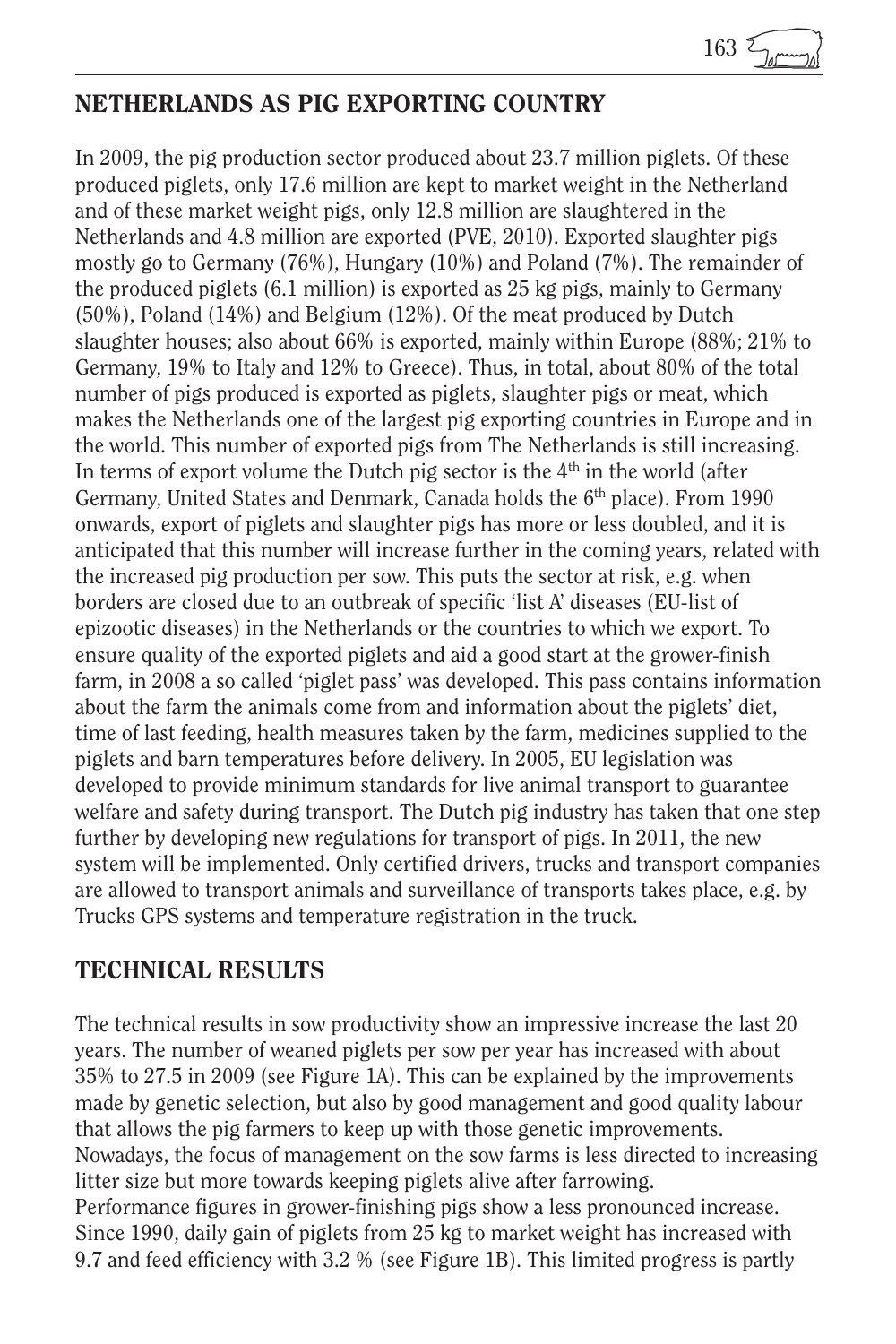164

explained by the increased slaughter weight. Since 1990, live weights at slaughter have increased by 10 kg to 118 kg. But still, performance figures in the grower-tofinish pigs are not close to their genetic potential which may imply that health of pigs is an important factor limiting growth development in grower-finishing pigs.

Figure 1 Pig performance data in the Netherlands in the last 20 years, for (A) Sows and (B) slaughter pigs [Kengetallenspiegel Agrovision]



#### MEAT CONSUMPTION

Of the total meat consumption in The Netherlands of 86.6 kg, pork consumption was 41.8 kg (carcass based) per head of the population in 2009, which is reasonably stable the last 5 years and close to the average of the 27 EU countries (41.8kg). Of all EU countries, pork consumption is highest in Spain, Austria and Germany (55- 58kg), and lowest in the UK and France (25 and 34kg, respectively).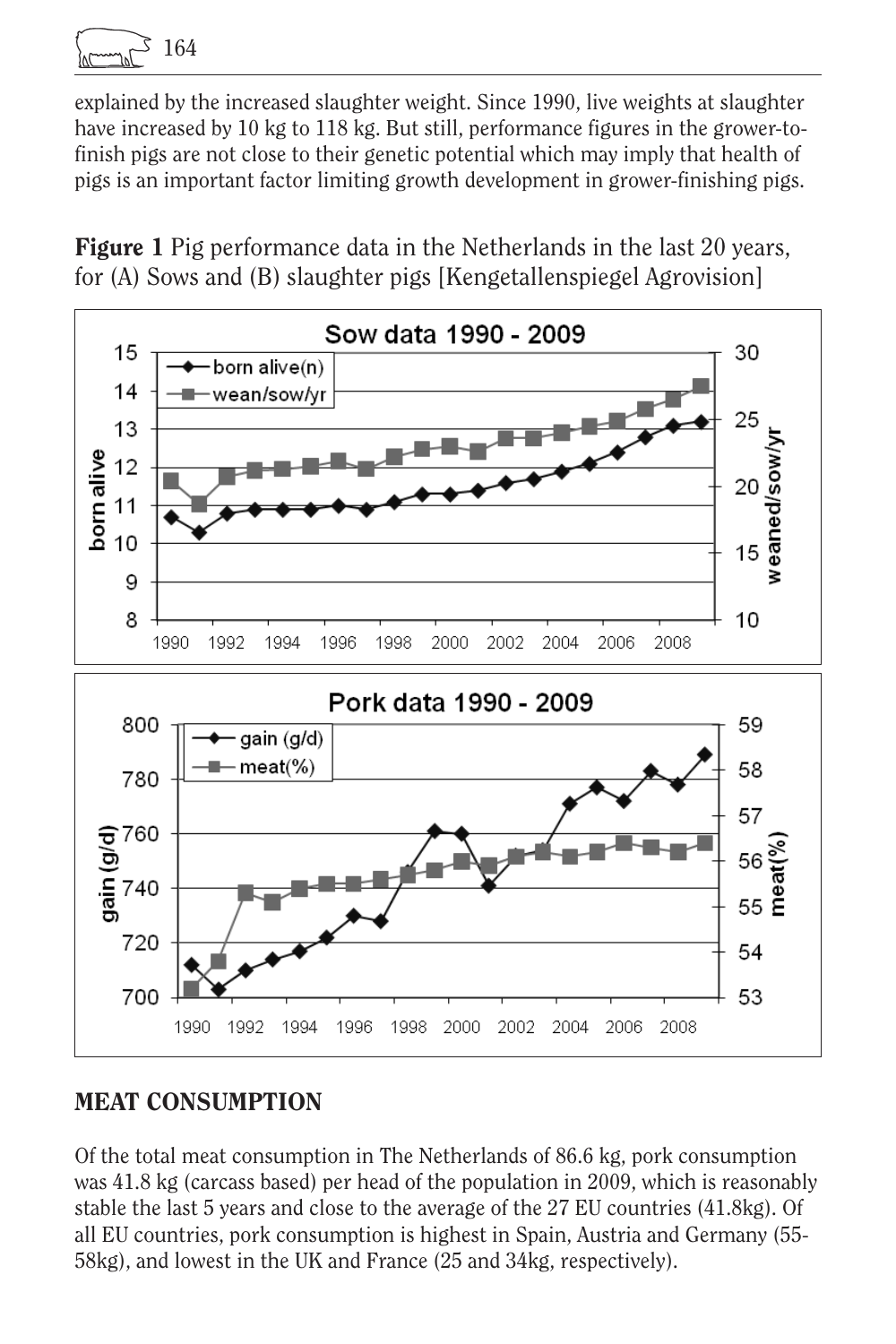

#### ECONOMY

For a country that is so dependent on export, the realisation of a low cost prize is important. A cost prize comparison based on figures of 2007 (Hoste and Puister, 2009) showed that cost prizes in the Netherlands are among the lowest in Europe, together with those of Denmark. The cost prize in 2007 in the Netherlands was  $€1.45$  per kg slaughter weight. Compared to other European countries, feed costs and labour costs are relatively low but housing costs, and costs to comply with governmental legislation in the field of environment (manure disposal and ammonia emission), animal welfare, animal health, food safety and spatial planning are relatively high and expected to rise more in the Netherlands as compared to other European countries. In 2007, the additional costs of policy measures were  $\epsilon 0,20$  per kg slaughter weight and are expected to rise to a level of  $\epsilon$ 0,28 in 2013. To keep up with the European competition, technical results have to be optimal and production quality has to be outstanding. With regard to product quality, pig producers can be voluntary certified to a branding called IKB (which stands for Integral chain control). This branding gives guaranties on product quality, product origin and organisation in the pig producing chain. Farms with the IKB trademark are regularly checked on e.g. quality of feed, animal welfare, use of medicines, hygiene and transport. At this moment about 95% of the Dutch farmers are carrying this trademark. By special product branding it may be feasible to realise a better prize for piglets and/or products.

In general, the profit of sow farms has improved the last years, but not so the profit at the grower-finishing farms. The latter is due to stagnating technical results, but also investments related with manure legislation. Since 'pig rights' for sows and slaughter pigs can be exchanged, the trend has been that the number of sow places in the Netherlands increases at the expense of grower-finishing places, which also explains the growth in export of piglets.

#### SOCIETAL ISSUES

In the last decades, farming changed from a more pastoral scene to a largely specialised and industrial way of animal keeping. Also the percentage of the human population allied to agriculture has strongly reduced. At the same time the view of society on animals has changed. Where –in earlier days- cats were kept to catch mice, dogs were kept for guarding the house and horses for labour, these animals are now seen as companions or even friends. Nowadays, all kinds of organisations ask attention for animal rights, not only for our companion animals, but also for animals in production systems. Dutch parliament (consisting of in total 150 members of 10 different political parties) even has a political party completely dedicated to Animal Rights, the 'Dierenpartij (2 members of parliament).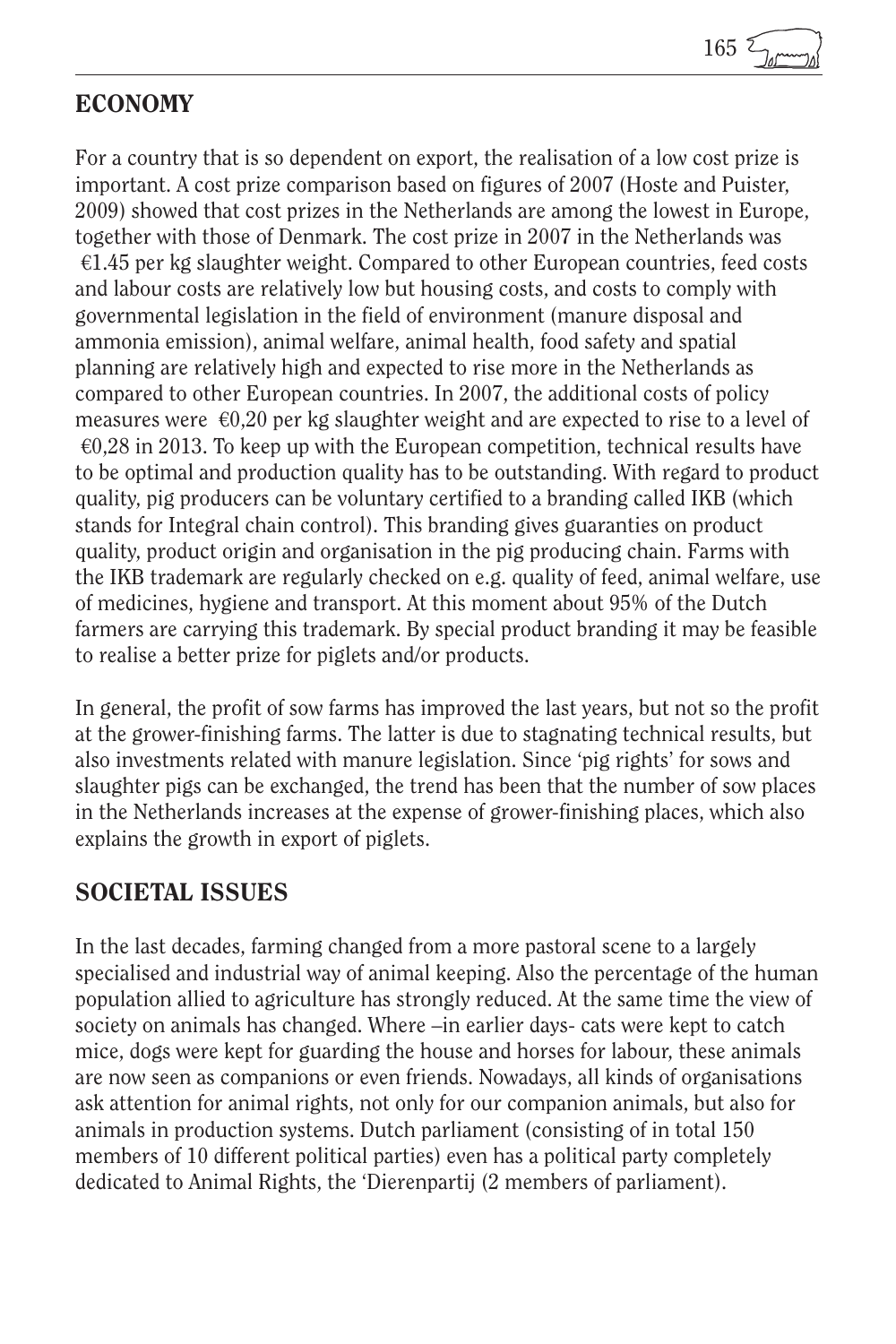$5\,166$ 

Several issues raise public concern regarding animal production, e.g.

- Animal rights/welfare (with focus on housing conditions and concerns about long distance transport of live animals)
- Threats to human health
	- pathogens; SARS (from chicken) and recently in the
	- Netherlands Q-fever (from goats)
	- food safety, e.g. Salmonella
	- resistance to antibiotics
- Pollution of the environment
	- quality of air, soil and water
	- loss of scenery when so-called 'mega-farms' are built

These public concerns about animal welfare, human health and environmental issues have reduced confidence in the pig production sector. To keep a licence to operate, the pig production sector has to show that they take these concerns seriously and work on solutions. Partly, this is forced by legislation but the pig production sector also takes responsibility itself and actively takes up these challenges. Examples are listed below.

*Group housing of pregnant sows* Due to European legislation all pregnant sows have to be group housed from January 2013 onwards. According to European legislation, group housing will be obligatory from 4 weeks of gestation onwards. However, some European countries have their own –more strict- rules. For example, in the Netherlands, sows need to be group housed within 3 days from insemination and for the United Kingdom, sows have to be group housed from weaning onwards and can only be crated during insemination.

*Castration of male piglets*. In an agreement between national government and industry, it was agreed that from 2015 onwards, castration of male piglets should stop. For now, castrations are still allowed, but need to be performed under anaesthesia.

*Antibiotics*. Another agreement between Dutch pig producers and its government declares that the use of antibiotics must be halved between 2000 and 2013. When goals are not reached, additional legislation can be anticipated. Antibiotic use is now registered in a national data bank to monitor the level of use.

*Salmonella prevention.* In order to reduce salmonella contamination in pig meat an active national salmonella monitoring program has been developed. By sampling at slaughter houses or at farms by veterinarians the salmonella status of pigs from farms is monitored. Farms can take preventive measures based on this information e.g. acidification of drinking water or strict hygiene protocols.

With regard to PEARS a similar monitoring program is under development.

*Pollution of the environment:* The sector has been very active to decrease pollution from manure (Phosphorus and Nitrogen). Improved feeds (with more balanced amino acid profiles and phytase) has already greatly reduced the output of P and N. Actions are also taken to ferment manure to produce gas for energy. Also legislation has been developed with maximizes the amount of N and P that can be used on soils and farmers have to keep account of their pig manure production and their contracts to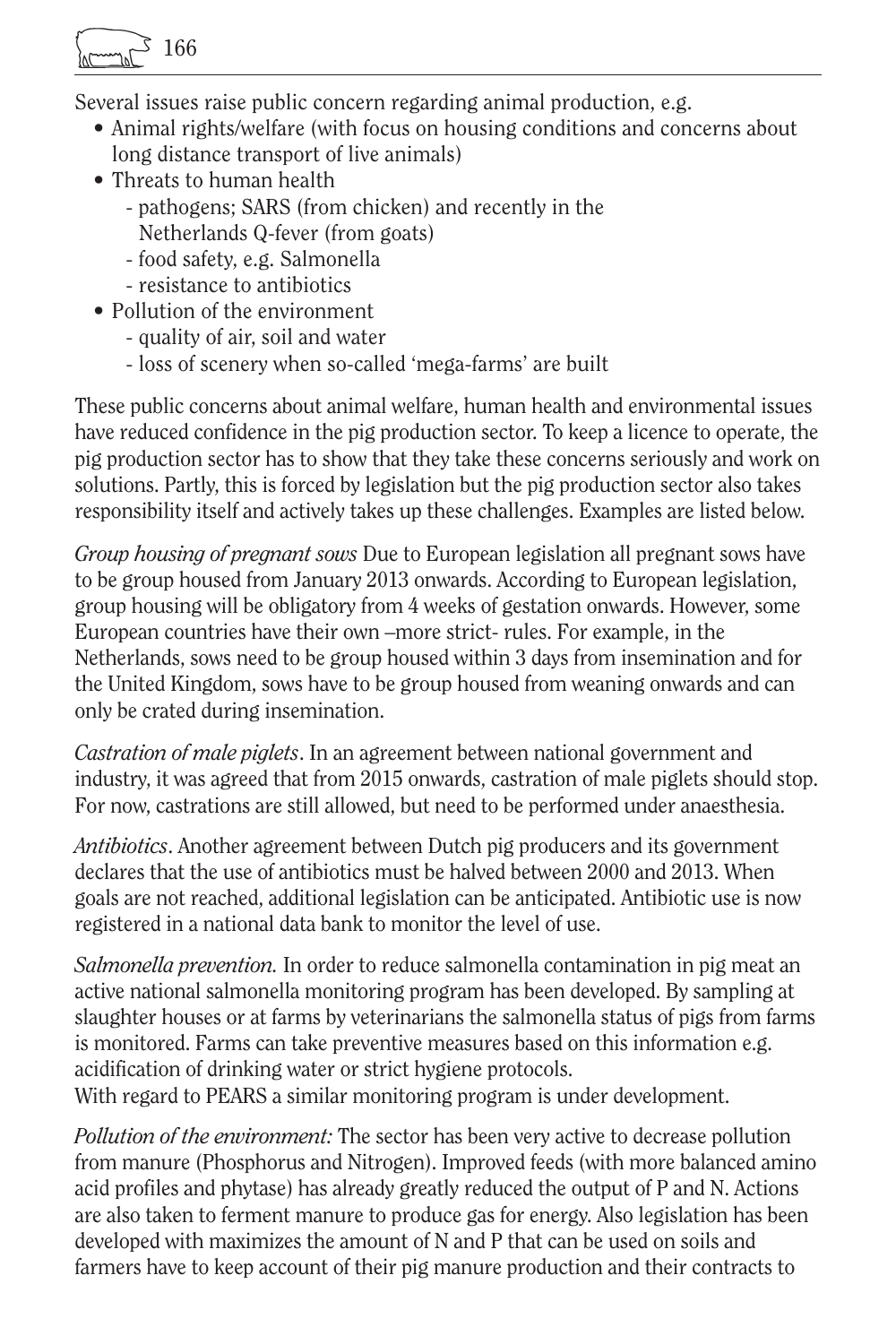sell manure (e.g. to crop farmers). From January 2013, EU legislation demands maximum values for ammonia emission from farms. This has led to a whole range of ammonia reducing measures that can be taken on farms (e.g. air scrubbers). Since European legislation still becomes tighter manure control will remain an important issue in the years to come.

*Piglet mortality.* At the end of 2009, piglet mortality became a political issue. Questions were asked in the parliament and the industry (e.g. breeding organisations, farmers organisations, product boards) combined forces (Stuurgroep Bigvitaliteit) to reduce piglet mortality to weaning by 15-20% (from 12.8%) on conventional sow farms and by 30-40% (from 20%) on organic sow farms. The plan of action consists of increasing awareness of pig farmers, more knowledge transfer on risk factors and monitoring piglet mortality more closely through the sow management systems.

### **FUTURE**

The number of farms will continue to decrease and the numbers of pigs per farms will continue to increase in the coming years. Several measures will be taken to improve bio-security and labour efficiency (e.g. farrow-to-finish farms, 3- to 4-week production systems).

There will be many challenges for the pig production sector in the future. Pig production in the Netherlands is still successful because it listens to the concerns of the public and deals with these concerns by showing its efforts towards sustainable production systems, with attention to animal welfare, human health concerns and environmental issues. At the same time they are keeping cost prizes relatively competitive. Dutch pig producers have always shown to be creative, innovative craftsmen which makes us hopeful for the future.

#### **REFERENCES**

Hoste, R and Puister L, 2009. Productiekosten van varkens; een internationale vergelijking [*Production Costs, an international comparison, with English summary]*, Report 2008-082 of LEI Wageningen UR, The Hague.

Kengetallenspiegel, 2010, Agrovision, Deventer

Stuurgroep bigvitaliteit [*Steering group Pig vitality]*, 2009, Minder biggensterfte in de Nederlandse zeugenhouderij; analyse en plan van aanpak *[Reducing piglet mortality in Dutch sow farms; analyses and plan of action]*

#### WEBSITES:

FAO [http://faostat.fao.org/site/573/DesktopDefault.aspx?PageID=573#ancor] PVE 2010 http://www.PVE.nl